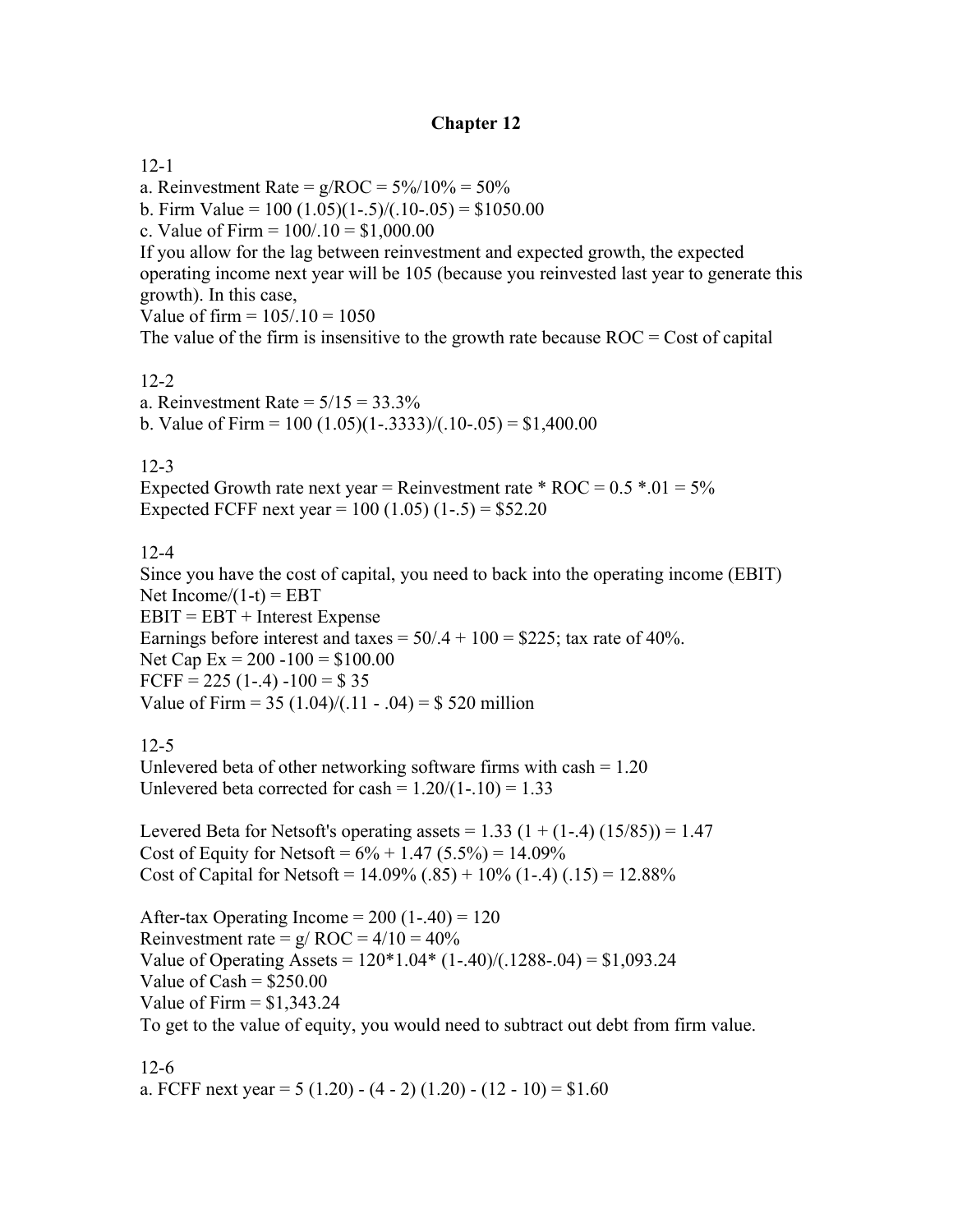| b. | ∕ ear | $EBIT(1-t)$ | Cap Ex | Depreciation |   | WC    | Chg in WC | FCFF        | PV     |
|----|-------|-------------|--------|--------------|---|-------|-----------|-------------|--------|
|    |       | \$6.00      | \$4.80 | 2.40         | D | 12.00 | \$2.00    | \$1.60      | \$1.43 |
|    |       | \$7.20      | \$5.76 | 2.88         |   | 14.40 | \$2.40    | \$1.92      | \$1.53 |
|    |       | \$8.64      | \$6.91 | 3.46         | D | 17.28 | \$2.88    | \$2.30      | \$1.64 |
|    |       | \$10.37     | \$8.29 | 4.15         |   | 20.74 | \$3.46    | \$2.76      | \$1.76 |
|    |       | \$12.44     | \$9.95 | 4.98         | D | 24.88 | \$4.15    | \$3.32      | \$1.88 |
|    | 6     | \$13.06     | \$6.53 | 5.23         | ⋒ | 26.13 | \$1.24    | 10.51<br>\$ |        |

c. Terminal value =  $10.51/(0.10 - 0.05) = $210.26$ 

d. Value of Operating Assets =  $PV$  of cash flows over next 5 years +  $PV$  of terminal value =  $(1.43 \div 1.53 \div 1.64 \div 1.76 \div 1.88) \div 210.26/(1.12^5) = $127.55$ 

12-7

a. Value of Equity = Value of operating assets  $+$  cash and non-operating assets - debt =  $127.55 + 10 - 15 = $122.55$ 

b. Value per share  $= 122.55/5 = $24.51$ 

c. Value of common stock = Value of Equity - Value of options =  $122.55 - 7 = $115.55$ Value per share =  $115.55/5 = $23.11$ 

12-8

a. From the information given, we can work out the following information:

| <b>EBITDA</b> | 2483.125 |
|---------------|----------|
| Depreciation  | 960      |
| <b>EBIT</b>   | 1523.125 |
| Interest      | 320      |
| <b>EBT</b>    | 1203.125 |
| Taxes         | 433.125  |
| Net Income    | 770      |

EBIT =  $770/(1-.36)+320 = 1523.125$ 

Hence Free Cash Flow to the Firm = EBIT(1-tax rate) +Depreciation - Capital Expenditures - Change in Working Capital = 1523.125(1-0.36) + 960 - 1200 = \$734.8m.

b. Reinvestment rate =  $(1200 - 960)/(1523.125(1-.36)) = 24.62\%$ 

Return on Capital = =  $1523.125(1-0.36)/(4000+5000) = 10.83\%$ 

Expected Growth Rate =  $(.2462) (.1083) = 2.67\%$ 

The cost of equity =  $7\% + 1.05(5.5\%) = 12.775\%$ ; the cost of debt after-tax =  $8\%(1-0.36)$  $= 5.12$ ; the WACC =  $(4/16)(5.12) + (12/16)(12.775) = 10.86\%$ .

Value of firm (assuming perpetual growth) =  $734.8$  (1.0267)/ (.10+43886-.0267) = \$9211 million

c. Value of Equity = Value of Firm – Debt value =  $$9211 - $3800 = $6411$  million Value of Equity per share  $=$  \$ 6411 million/ 200  $=$  \$ 32.06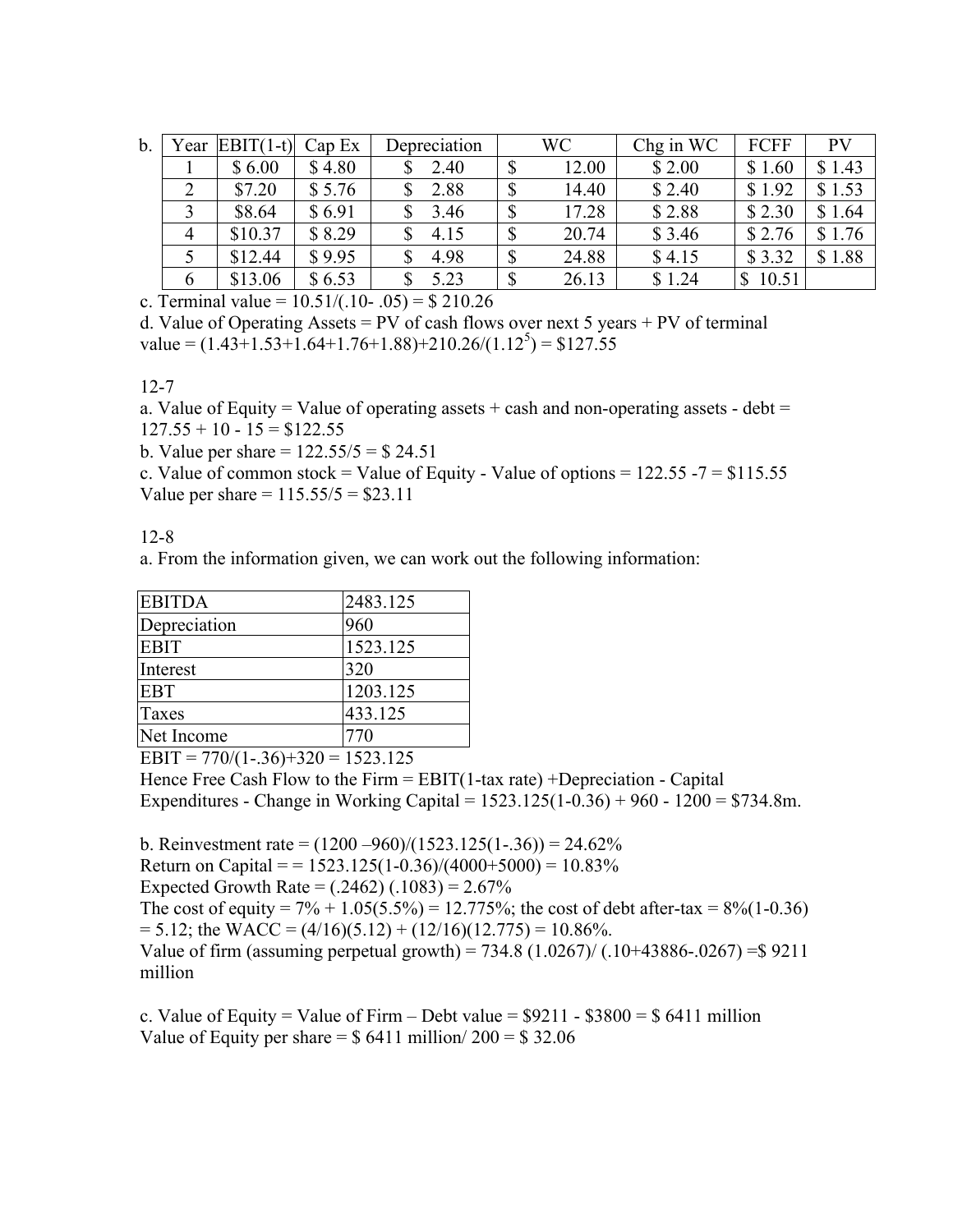|                        | Most        |          | 2        |          | $\overline{4}$ | 5        | Terminal |
|------------------------|-------------|----------|----------|----------|----------------|----------|----------|
|                        | recent year |          |          |          |                |          | year     |
| Revenues               | 13500       | 14782.50 | 16186.84 | 17724.59 | 19408.42       | 21252.22 | 22102.31 |
| <b>EBITDA</b>          | 1290        | 1412.55  | 1546.74  | 1693.68  | 1854.58        | 2030.77  | 2223.69  |
| Depreciation           | 400         | 438.00   | 479.61   | 525.17   | 575.06         | 629.70   | 689.52   |
| Cap. Exp               | 450         | 492.75   | 539.56   | 590.82   | 646.95         | 708.41   | 689.52   |
| <b>Working Capital</b> | 945         | 1034.78  | 1133.08  | 1240.72  | 1358.59        | 1487.66  | 1547.16  |
| FCFF                   |             | 440.21   | 482.02   | 527.82   | 577.96         | 632.87   | 861.00   |
| PV(FCFF)               |             | 402.50   | 440.74   | 482.61   | 528.46         | 578.66   |          |

12-9 a., b. From the information given, we can compute the following:

 $FCFF = (EBITDA - Depreciation)(1-t) - (Cap Ex - Depreciation) - Chg in WC$ 

The WACC noe can be computed as 9.37%, using the cost of equity of 13.05% based on the current beta of 1.1.

Given the current beta and the current D/E ratio of 3200/3968, the unlevered beta = 0.74. After year 5, the stock beta changes to  $0.74(1+(1-0.4)0.5) = 0.964$  implying a cost of equity of 12.3% for 1999 and beyond. This is turn can be used to compute a WACC of 8.4%.

Terminal value =  $861/(0.084 - 0.04) = $19,568$  million

PV of terminal value =  $$19,569/1.0937^5 = $12,504$  million

Value of firm = Sum of PV between 1994 and 1998 + PV of terminal value

 $= $2,433 + $12,504 = $14,937$  million

Subtracting out debt outstanding of \$3,200 million,

Value of equity =  $$14,937$  million -  $$3,200 = $11,737$  million

Value per share  $= $11,737/62 = $189$ 

The shares are grossly underpriced.

One reason may be that we are allowing the firm to grow forever at a 4% rate, without any reinvestment. If we assume a return on capital of 10%, for instance: Reinvestment rate after year  $5 = g/ROC = 4/10 = 40\%$ 

FCFF in year  $6 =$  EBIT in year 6 (1-tax rate) (1- Reinvestment rate) = 1534 (1-.4) (1-.4) = \$ 552 million

Terminal value =  $552/(0.084-0.04) = $13,806$  million

Value today = =  $$2,433 + $13,806/1.0937$  ^5 = \$ 11,255 million

Value per share  $= (11255 - 3200)/62 = $129.93$ 

Still undervalued but not by as much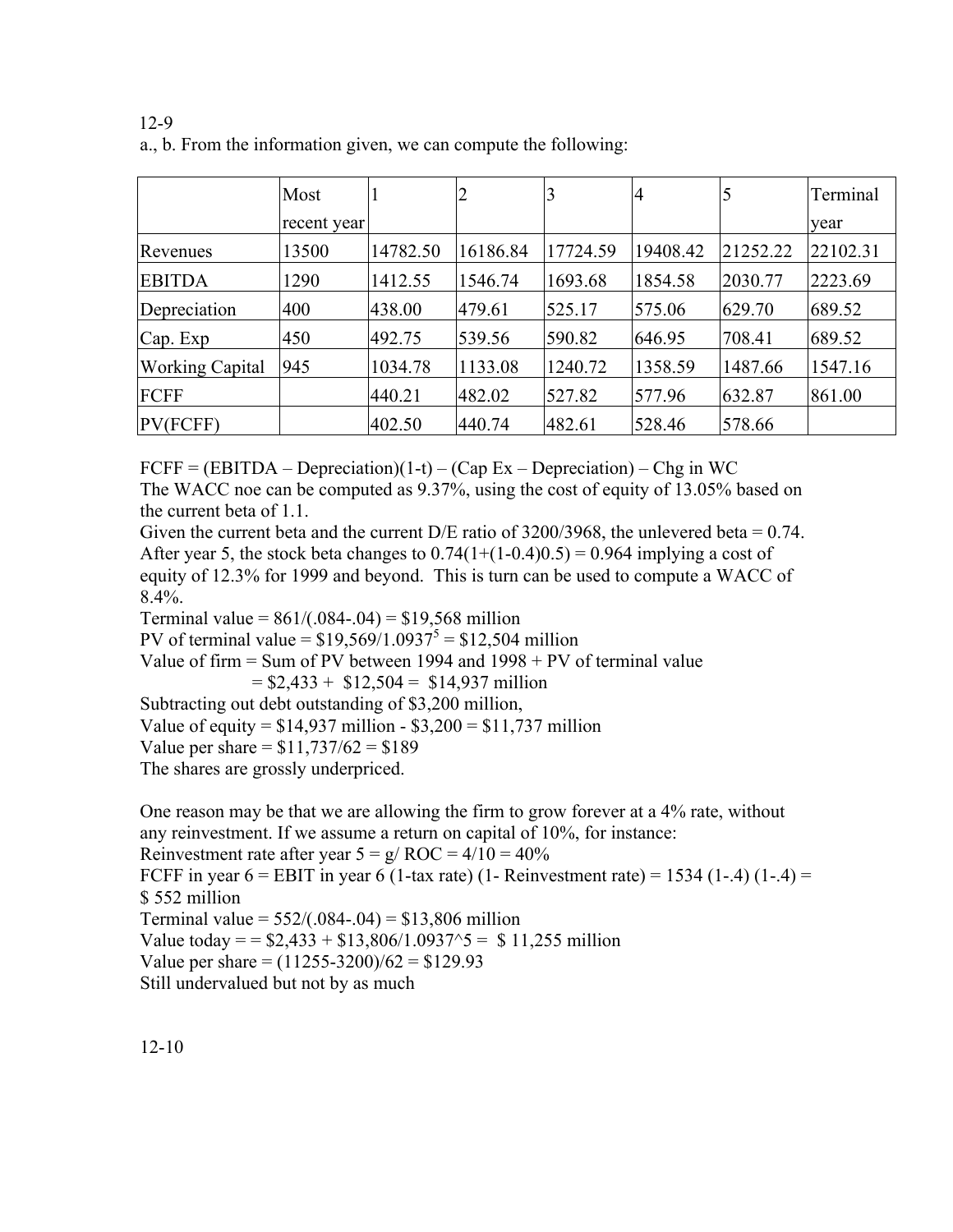a. The after tax cost of debt is  $7.5(1-0.4) = 4.5\%$ , while the cost of equity =  $7 + 1.15(0.55)$  $= 13.325\%$ . Using a debt ratio of 20%, we find that the cost of capital for the health division =  $(.2)(4.5) + (0.8)13.325 = 11.56\%$ 

(Since the division has the same debt ratio as other companies in the business, we did not bother unlevering the industry average beta and relevering back at the same debt ratio. b.

|              | Most.  |         | ∠       | 3       | 4       |         | Terminal |
|--------------|--------|---------|---------|---------|---------|---------|----------|
|              | recent |         |         |         |         |         | year     |
|              | year   |         |         |         |         |         |          |
| Revenues     | 5285   | 5787.08 | 6336.85 | 6938.85 | 7598.04 | 8319.85 | 8652.65  |
| Depreciation | 350    | 364.00  | 378.56  | 393.70  | 409.45  | 425.83  | 442.86   |
| <b>EBIT</b>  | 560    | 593.60  | 629.22  | 666.97  | 706.99  | 749.41  | 779.38   |
| Cap. Exp     | 420    | 436.80  | 454.27  | 472.44  | 491.34  | 510.99  | 531.43   |
| FCFF         |        | 283.36  | 301.82  | 321.44  | 342.30  | 364.48  | 379.06   |
| PV(FCFF)     |        | 254.00  | 270.54  | 288.13  | 306.83  | 326.71  |          |

PV(FCFF for first 5 years) =  $1446.22$ Terminal value =  $379.06/(0.1156-0.04) = 5014.02$ PV of Terminal value=  $5014/1.1156^5 = 2901.61938$ Firm Value now  $= 4347.84$ 

#### 12-11

Unlevered Beta (using last 5 years) =  $0.9/(1+(1-.4)(.2)) = 0.80$ Unlevered Beta of Non-cash assets  $= 0.80/(1-.15) = 0.94$ 

Levered Beta for Non-cash assets =  $0.94$   $(1+0.6(.5)) = 1.222$ Cost of Equity for Non-cash Assets =  $6\% + 1.22(5.5\%) = 12.71\%$ Cost of Capital for Non-cash Assets =  $12.71\%(.667) + .07*.6*(.333) = 9.88\%$ 

Estimated FCFF next year from non-cash assets =  $(450-50)(1-.4)(1.05)$ -90 = 162 Estimated Value of Non-cash Assets =  $162/(0.0988-0.05) = $3,320$ Cash Balance  $=$  \$500 Estimated Value of the Firm = \$ 3,820 Less Value of Debt of \$800  $=$  Value of Equity  $=$  \$3,020

12-12 First, solve for the cost of capital used by the analyst  $750 = 30 / (r - g)$  $g = 5\%$  $r = 9\%$ Cost of equity =  $12\%$ ; Cost of debt =  $6\%$  $12\%$  (1-X) + 6% X = 9%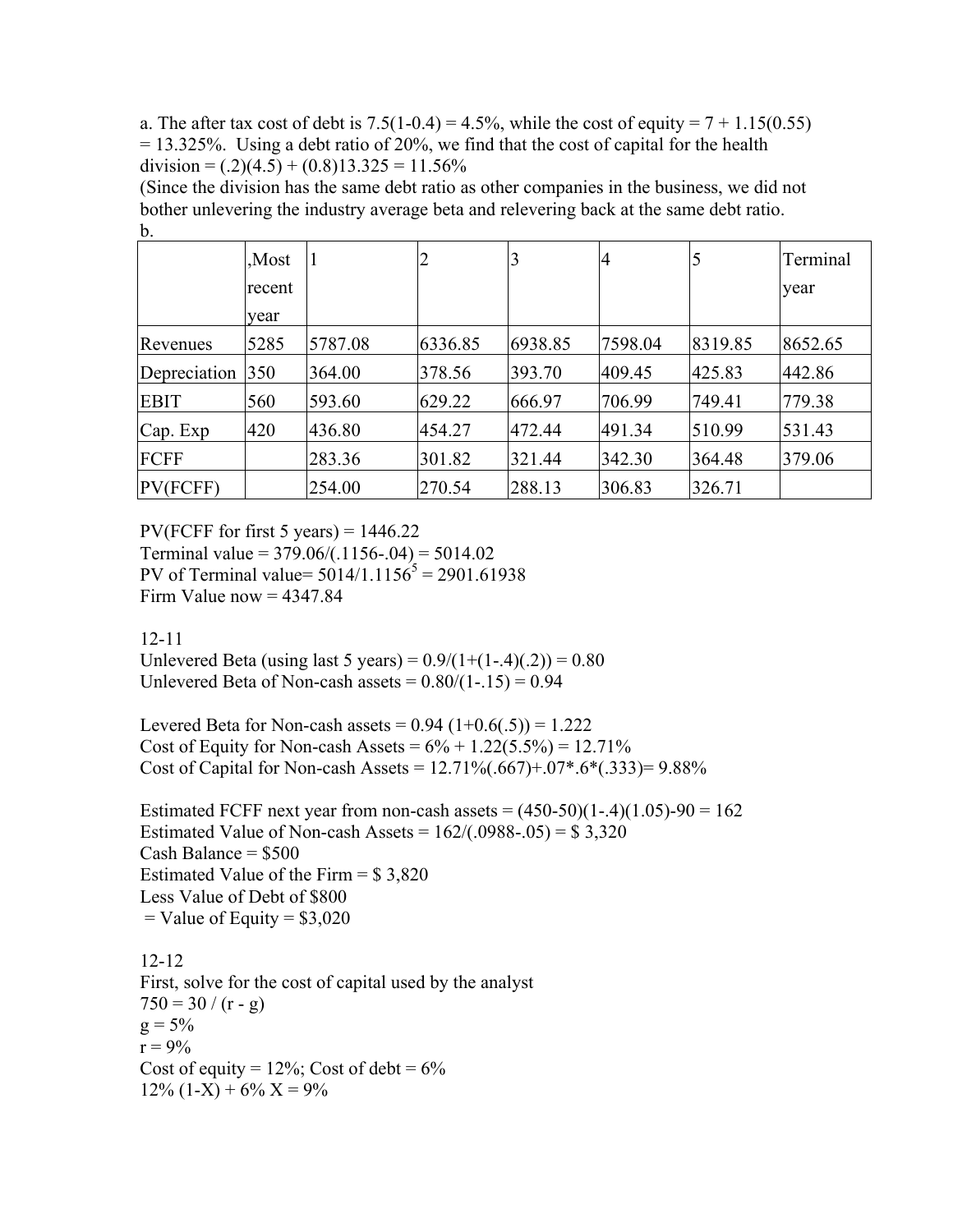$X = 0.50$ : So book value weight for debt was 50% Correct weights should be 75% equity, 25% debt Cost of capital =  $12\%(.75) + 6\%(.25) = 0.105$ Corect firm value =  $30/(.105-.05) = $545.45$ 

12-13

Adjusted pre-tax operating income  $=$  \$ 10 million - \$ 1.5 million = \$8.50 milliom Adjusted after-tax operating income =  $$ 8.5$  million (1-.40) = \$5.10 Firm Value =  $5.1(1.05)/(0.09-0.05) = $133.88$ Illiquidity Discount = .30 - .04 (ln(100) =  $11.58\%$ Firm Value after Illiquidity Discount =  $133.88$  (1-.1158) = \$118.37

This probably overstates value, since we used the cost of capital of publicly traded firms in the business. Since a private buyer will probably be undiversified, it would make more sense to use a total beta which would lead to a higher cost of capital and a lower value.

12-14 a. Payout ratio =  $(1.06/2.40)$  = 44.17%  $g = 6\%$  $r = 7\% + 1.05$  (5.5%) = 12.775%  $PE = (0.4417) (1.06)/(0.12775-0.06) = 6.91$ b. The actual P/E ratio is 10.  $PE = (0.4417)(1+g)/(0.12775-g)$  Solving for g, Implied Growth Rate  $= 8\%$ 

## 12-15

a. The average  $P/E$  ratio = 13.2, while the median  $P/E$  ratio = 12.25, which is the average of the  $7<sup>th</sup>$  ranking and  $8<sup>th</sup>$  ranking firm's P/E ratios. The fact that the mean and the median are relatively close to each other means that there are no great extreme values. We can, therefore, interpret either number as a measure of of the market's valuation of earnings for a typical firm in the sector.

b. This would be true if Thiokol's riskiness were equal or less than that of the industry, on average and its expected growth matched or beat the average for the sector. In Thiokol's case, the low PE can be attributed to low growth.

c. Using the estimated PEG ratio, it would seem that Thiokol is overvalued, since the average PEG ratio works out to 1.53, while Thiokol's PEG ratio is 2.08. Using the PEG ratio however assumes that value is proportional to growth.

d. As a first run, we regressed PE ratios against growth, payout and risk

 $PE = -2.30 + 35.74$  (growth) + 11.97 (Beta) + 2.90 (Payout)

The sample is small and the R-squared and t statistics are marginal. Payout, in particular, is statistically insignificant. We reran the regression with only growth and beta:  $PE = -1.55 + 34.68$  (Growth) + 12.27 (Beta

Using this regression, the third to last column gives us the estimated P/E ratios based on the payout ratio, risk and growth of each company. The second to last column, which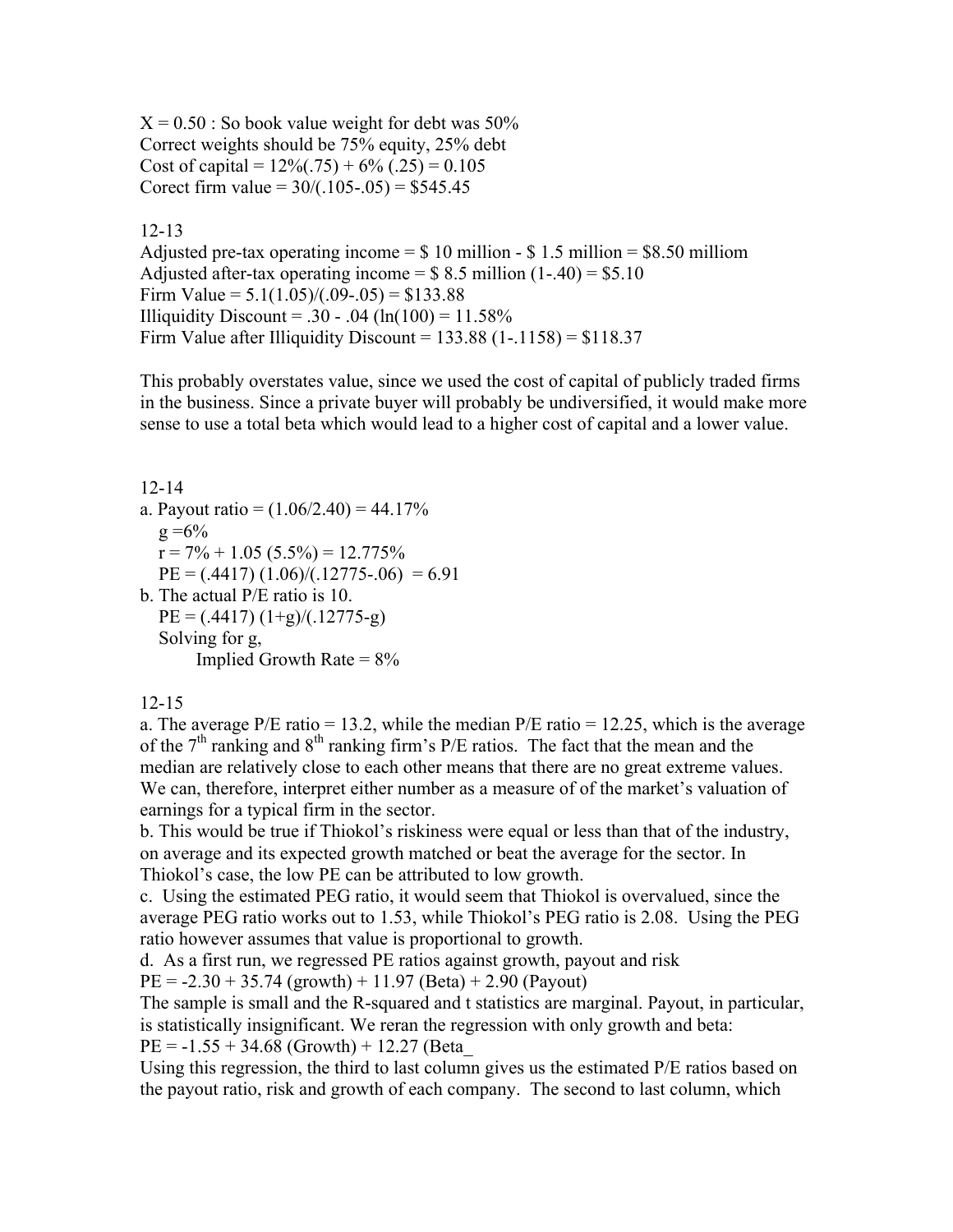| Company              | Actual<br>P/E | Expected<br>Growth | <b>Beta</b>  | Payout | Estimated<br>$P/E$ ratio | Difference:<br>Actual vs<br>Estimate | <b>Estimated</b><br><b>PEG</b><br>ratio |
|----------------------|---------------|--------------------|--------------|--------|--------------------------|--------------------------------------|-----------------------------------------|
| Thiokol              | 8.7           | 5.5                | 0.95         | 15     | 12.00                    | $-2.74$                              | 2.08                                    |
| Northrop             | 9.5           | 9                  | 1.05         | 47     | 14.44                    | $-5.32$                              | 1.65                                    |
| Lockheed<br>Corp.    | 10.2          | 9.5                | 0.85         | 37     | 12.16                    | $-2.11$                              | 1.30                                    |
| United<br>Industrial | 10.4          | 4.5                | 0.7          | 50     | 8.59                     | 1.29                                 | 2.02                                    |
| Martin<br>Marietta   | 11            | 8                  | 0.85         | 22     | 11.64                    | $-0.34$                              | 1.42                                    |
| Grumman              | 11.4          | 10.5               | 0.8          | 37     | 11.90                    | $-0.67$                              | 1.15                                    |
| Raytheon             | 12.1          | 9.5                | 0.75         | 28     | 10.94                    | 1.25                                 | 1.14                                    |
| Logicon              | 12.4          | 14                 | 0.85         | 11     | 13.72                    | $-0.77$                              | 0.94                                    |
| Loral<br>Corporation | 13.3          | 16.5               | 0.75         | 23     | 13.36                    | 0.09                                 | 0.80                                    |
| Rockwell             | 13.9          | 11.5               | $\mathbf{1}$ | 38     | 14.70                    | $-0.95$                              | 1.29                                    |
| General<br>Dynamics  | 15.5          | 11.5               | 1.25         | 40     | 17.76                    | $-2.4$                               | 1.56                                    |
| GM-<br>Hughes        | 16.5          | 13                 | 0.85         | 41     | 13.38                    | 2.82                                 | 1.05                                    |
| Boeing               | 17.3          | 3.5                | 1.1          | 28     | 13.15                    | 4.4                                  | 3.69                                    |
| McDonnell<br>Doug.   | 22.6          | 13                 | 1.15         | 37     | 17.06                    | 5.45                                 | 1.32                                    |
| Average              | 13.2          | 9.96               | 0.92         | 32.43  | 13.20                    | 0.00                                 | 1.53                                    |

represents the difference between the actual P/E ratio and the estimated P/E ratio gives us an estimate of relative under- or over-valuation. Positive values imply overvaluation, while negative values imply undervaluation:

In this case, the limitation of this approach is the small sample and the high error on the prediction. More generally, this approach assumes linear relationships between PE and each of the independent variables and no correlation between the independent variables.

12-16

a. The current payout ratio  $= 2/4 = 0.5$ .

Cost of equity =  $.07 + .85 * .055 = .11675$ 

If we use the dividend discount model,

Value per share =  $2(1.05)/(0.11675-0.05) = $31.76$ 

The price/book value ratio =  $31.76/40 = 0.79$ 

You can also get to the same answer, using the

b. The actual share price is \$60. We can use this to solve for the value of g in the equation  $60 = 2(1+g)/(0.11675-g)$ . Solving, we find  $g = 8\%$ . If  $g = 8\%$ , then we need a Return on Equity, such that  $.08 = .5$ (Return on Equity); i.e. the required Return on Equity  $= 16\%$ .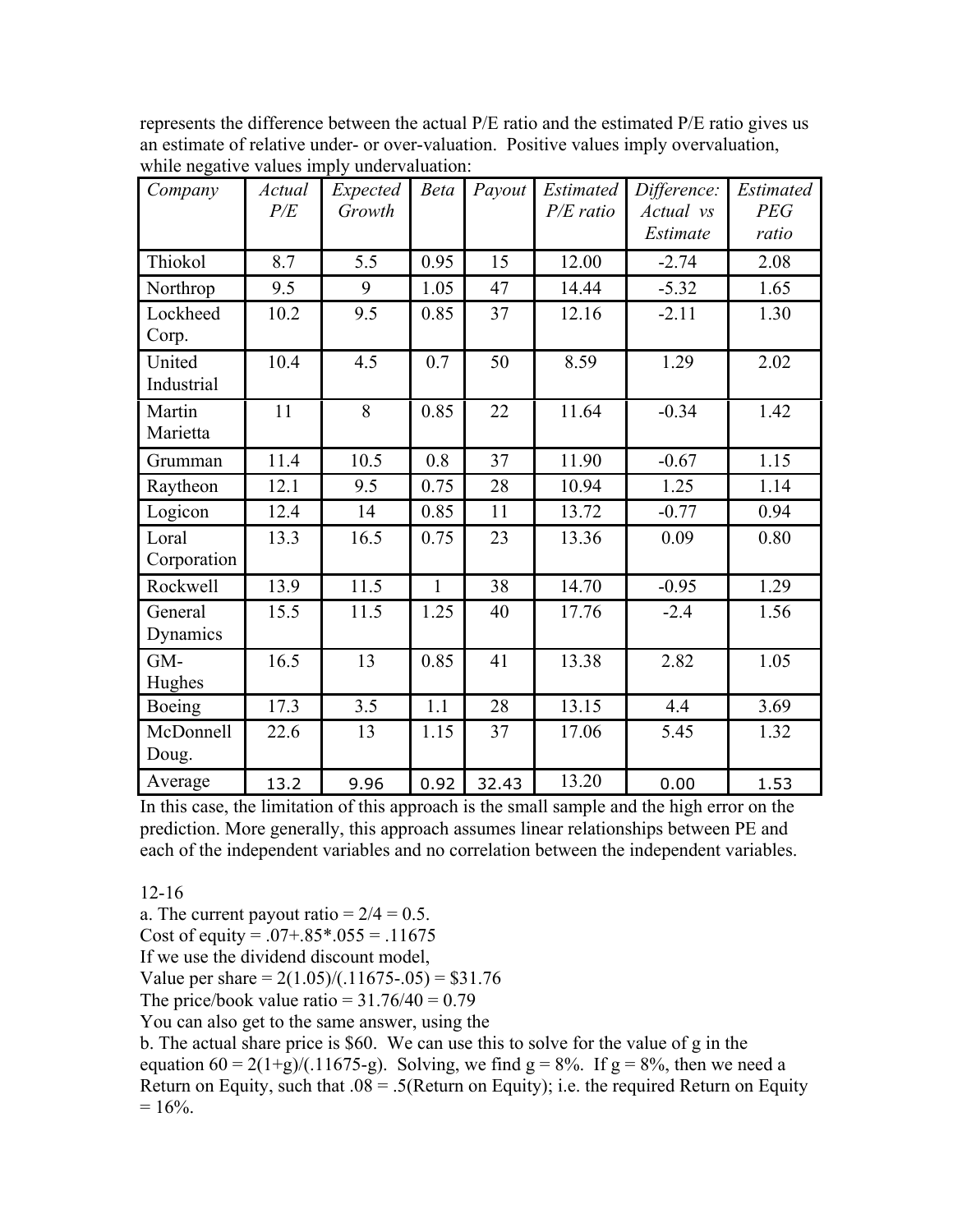#### 12-17

a. The average Price/Book Value ratio = 1.66. I wouldn't necessarily use this ratio to price the new issue because of the heterogeneity amongst these firms. In particular, the firms have very different payout ratios, growth rates and returns on equity.

| Company                   | <b>PBV</b> Ratio | <b>ROE</b> | <b>Beta</b> | Exp. Growth |
|---------------------------|------------------|------------|-------------|-------------|
| Air & Water               | 1.13             | 4.72%      | 1.65        | 10.50%      |
| Allwaste                  | 1.74             | 8.06%      | 1.1         | 18.50%      |
| <b>Browning</b><br>Ferris | 2.52             | 12.61%     | 1.25        | 11.00%      |
| Chemical<br>Waste         | 2.51             | 12.00%     | 1.15        | 2.50%       |
| Groundwater               | 1.04             | 4.50%      | 1           | $3.00\%$    |
| Intn'l Tech.              | 0.99             | 4.78%      | 1.1         | 11.00%      |
| Ionics                    | 1.55             | 7.10%      | 1           | 14.50%      |
| Laidlaw                   | 1.08             | 6.84%      | 1.15        | 8.50%       |
| <b>OHM</b>                | 2.83             | 10.62%     | 1.15        | 9.50%       |
| Rollins                   | 1.40             | 1.37%      | 1.3         | 1.00%       |
| Safety-Kleen              | 1.51             | 8.65%      | 1.15        | $6.50\%$    |
| Average                   | 1.66             | 7.39%      | 1.18        | 8.77%       |

b. I would try to control for differences in growth and risk.

I would expect the IPO to trade at a much higher multiple of price to book than the sector since it has a substantially higher ROE  $(3.50/20 = 17.5%)$  and growth rate  $(25%)$  than the sector.

12-18

a. Cost of equity =  $.07 + 0.9(5.5\%) = .1195$  or 11.95% Value per share =  $1.12$  (1;06)/(.1195-.06) = \$19.95 Price to Sales ratio =  $$19.95/\$122 = 0.1635$ . Alternatively, Net profit margin =  $2.45/122 = 0.02008$ Payout ratio =  $1.12/2.45 = 0.4571$ Price to Sales ratio = Net profit margin\* Payout ratio  $(1+g)/(Cost of equity - g)$  $= 0.02008 * 0.4571 * (1.06) / (.1195 - .06) = 0.1635$ b. Actual price  $= $34$ Price to sales ratio =  $34/122 = 0.2786$ 

Holding the dividend payout and cost of equity constant, we solve for the net profit margin:

 $0.2786$  = Net profit margin \*  $0.4571$  \*  $1.06/(0.1195-0.06)$ Net profit margin  $= 3.42\%$ 

12-19